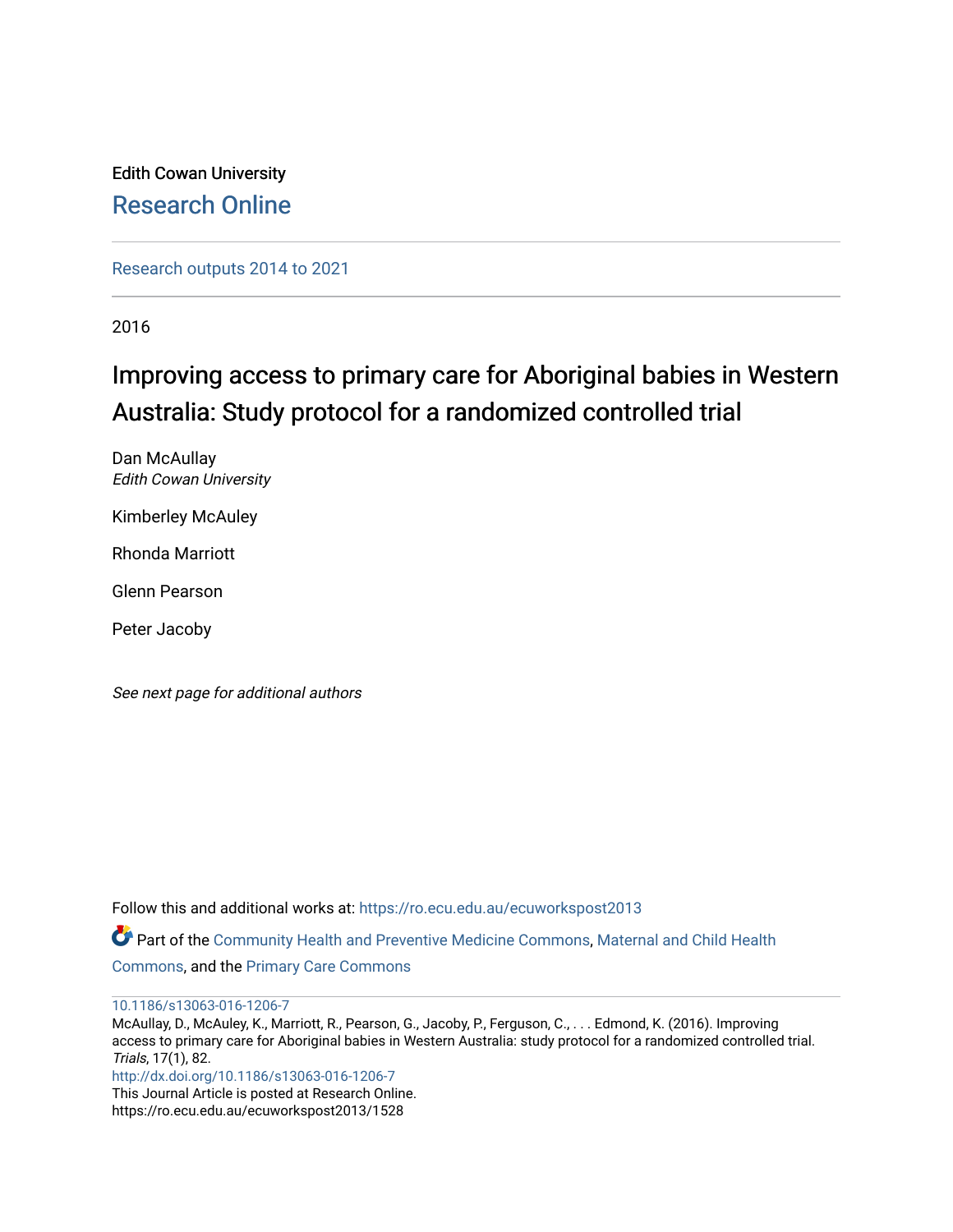## Authors

Dan McAullay, Kimberley McAuley, Rhonda Marriott, Glenn Pearson, Peter Jacoby, Chantal Ferguson, Elizabeth Geelhoed, Juli Coffin, Charmaine Green, Selina Sibosado, Barbara Henry, Dorota Doherty, and Karen Edmond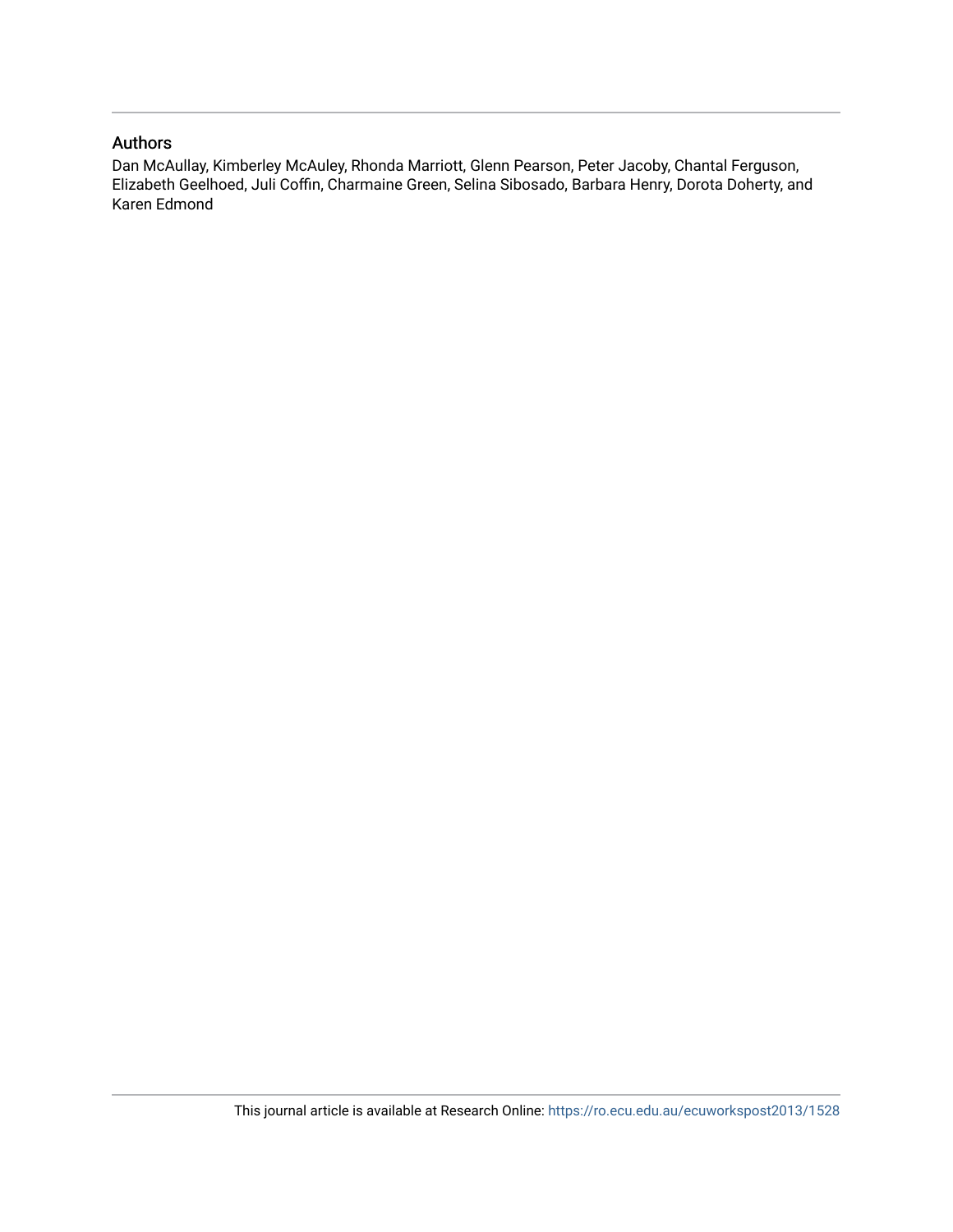# **STUDY PROTOCOL CONSUMING ACCESS**



# Improving access to primary care for Aboriginal babies in Western Australia: study protocol for a randomized controlled trial

Daniel McAullay<sup>1,2</sup>, Kimberley McAuley<sup>1\*</sup>, Rhonda Marriott<sup>3</sup>, Glenn Pearson<sup>4</sup>, Peter Jacoby<sup>4</sup>, Chantal Ferguson<sup>5</sup> , Elizabeth Geelhoed<sup>1</sup>, Juli Coffin<sup>6</sup>, Charmaine Green<sup>1,6</sup>, Selina Sibosado<sup>1,7</sup>, Barbara Henry<sup>8</sup>, Dorota Doherty<sup>1,9</sup> and Karen Edmond<sup>1,10</sup>

## Abstract

**Background:** Despite a decade of substantial investments in programs to improve access to primary care for Aboriginal mothers and infants, more than 50 % of Western Australian Aboriginal babies are still not receiving primary and preventative care in the early months of life. Western Australian hospitals now input birth data into the Western Australian electronic clinical management system within 48 hours of birth. However, difficulties have arisen in ensuring that the appropriate primary care providers receive birth notification and clinical information by the time babies are discharged from the hospital. No consistent process exists to ensure that choices about primary care are discussed with Aboriginal families.

Methods/Design: We will undertake a population-based, stepped wedge, cluster randomized controlled trial of an enhanced model of early infant primary care. The intervention is targeted support and care coordination for Aboriginal families with new babies starting as soon as possible during the antenatal period or after birth. Dedicated health professionals and research staff will consult with families about the families' healthcare needs, provide information about healthcare in the first 3 months of life, offer assistance with birth and Medicare forms, consult with families about their choice for primary care provider, offer to notify the chosen primary care provider about the baby's health needs, and offer assistance with healthcare coordination at the time of discharge from the hospital.

We will evaluate this model of care using a rigorous stepped wedge approach. Our primary outcome measure is a reduced hospitalization rate in infants younger than 3 months of age. Secondary outcome measures include completed Aboriginal and Torres Strait Islander child health screening assessments, immunization coverage, and satisfaction of the families about early infant primary care. We will also assess the cost effectiveness of the model of care.

Discussion: This study will be conducted over a 4-year period in partnership with birthing hospitals and primary care providers including Western Australian Aboriginal Community Controlled Health Services and the new Primary Health Networks. The results of our trial will be used to develop improved primary care models and to improve health outcomes for all Aboriginal infants. These are vital steps toward more equitable health service delivery for the Aboriginal and Torres Strait Islander children in Australia. (Continued on next page)

\* Correspondence: [kimberley.mcauley@uwa.edu.au](mailto:kimberley.mcauley@uwa.edu.au) <sup>1</sup>

Full list of author information is available at the end of the article



© 2016 McAullay et al. Open Access This article is distributed under the terms of the Creative Commons Attribution 4.0 International License [\(http://creativecommons.org/licenses/by/4.0/](http://creativecommons.org/licenses/by/4.0/)), which permits unrestricted use, distribution, and reproduction in any medium, provided you give appropriate credit to the original author(s) and the source, provide a link to the Creative Commons license, and indicate if changes were made. The Creative Commons Public Domain Dedication waiver [\(http://creativecommons.org/publicdomain/zero/1.0/](http://creativecommons.org/publicdomain/zero/1.0/)) applies to the data made available in this article, unless otherwise stated.

<sup>&</sup>lt;sup>1</sup>University of Western Australia, 35 Stirling Highway, Crawley, WA 6009, Australia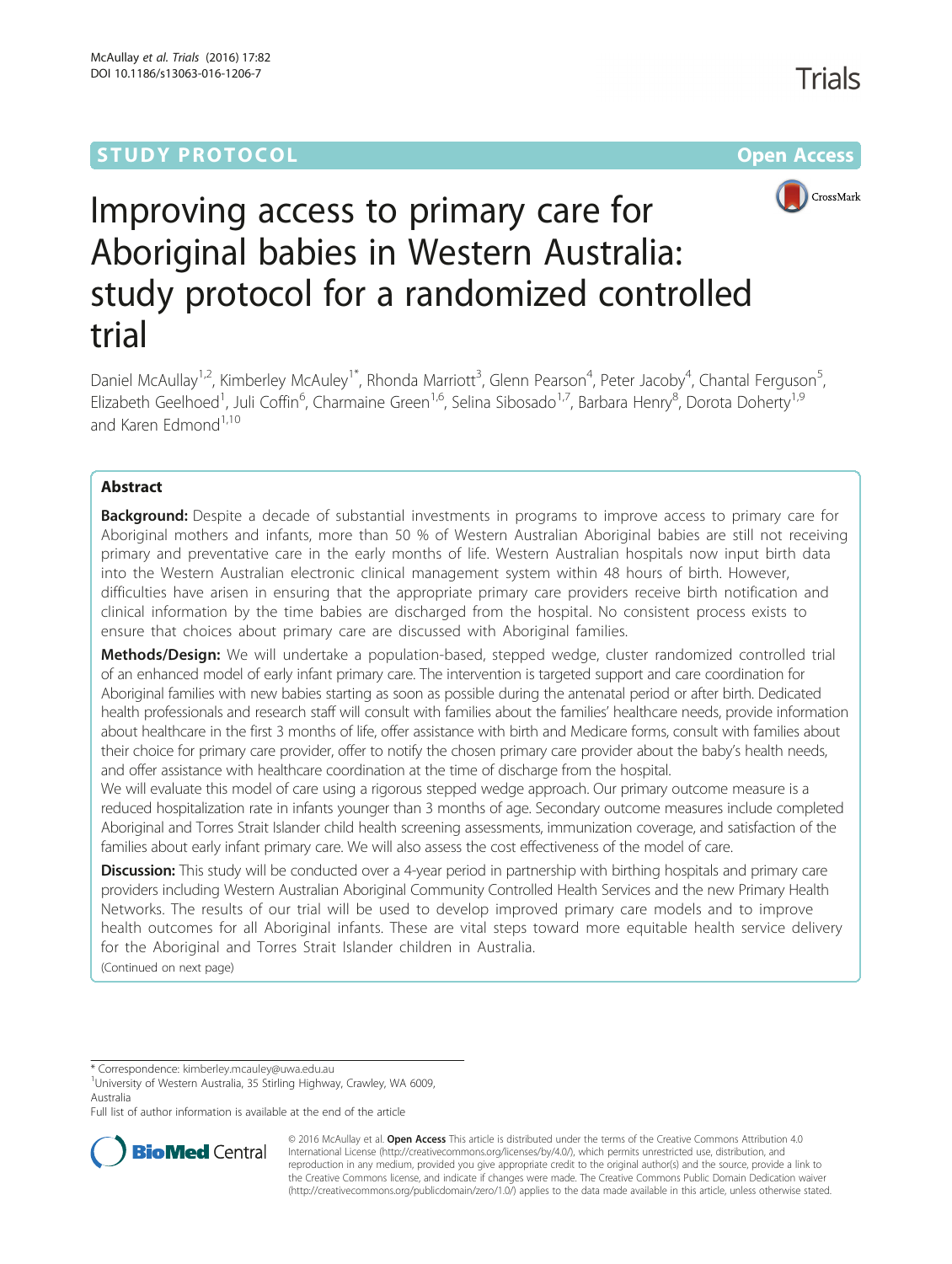#### (Continued from previous page)

**Trial Registration:** Australian New Zealand Clinical Trials Registry Registration number: [ACTRN12615000976583](https://www.anzctr.org.au/Trial/Registration/TrialReview.aspx?ACTRN=12615000976583) Date registered: 17 September 2015

Keywords: Primary care, Aboriginal, Care coordination, Infants, Intervention, Health services

#### **Background**

The health of many Australian Aboriginal infants continues to be poor despite substantial investments from federal and state governments [[1, 2\]](#page-9-0). The early infant period (from birth to 3 months of age,  $0$  to  $<$  3 m) is the period when babies are most vulnerable, have the highest hospitalization rates, and are most in need of primary care services [\[3](#page-9-0), [4](#page-9-0)]. Australian Aboriginal babies are scheduled for six contacts with primary care providers during this period for immunization (diphtheria, tetanus, pertussis (DTP), hepatitis B, Haemophilus influenzae type b, poliovirus, rotavirus, and pneumococcal vaccines) and for preventive care (screening for newborn blood spot, hearing, growth, development, oral health, ear disease, skin infections, family health and wellbeing, and the medical "6-week check") [\[5, 6\]](#page-9-0).

However, concern is increasing in the Aboriginal community that despite high-quality hospital-based maternity services, more than 50 % of Western Australian (WA) Aboriginal babies are not receiving the recommended scheduled primary care in the early infant period [[2](#page-9-0), [7](#page-9-0)]. More than 50 % of Aboriginal babies have not received Medicare registration in the first 7 days of life, and 40 % of the infants are overdue or have not received basic hepatitis B and DTP immunizations [\[8](#page-9-0), [9](#page-9-0)]. Hospital admissions are twofold higher in Aboriginal than in non-Aboriginal babies during this period, and emergency department presentations are even higher [[10](#page-9-0)–[12](#page-9-0)].

Primary care services (that is, the first level of community healthcare) have the potential to have a major impact on the health of young Aboriginal infants during the early infant period [\[5](#page-9-0), [7\]](#page-9-0). Community child-health nurses are considered the traditional providers of infant care during this period. However, general practitioners, practice nurses, and Aboriginal health workers at Aboriginal Community Controlled Health Services (ACCHSs), government health clinics, and general practice surgeries have been used by more than 90 % of Aboriginal families during the early infant period. These health professionals are not seen as traditional providers of early infant care, and many of these staff members lack the appropriate confidence and skills for managing young infants [\[13](#page-9-0), [14\]](#page-9-0). Few of these nontraditional early infant care providers routinely

receive birth notification information due to concerns from government departments about confidentiality and consent. Information is often provided using ad hoc systems including facsimile machines. In addition, few primary care providers receive the education, training, and tools needed to assist them in managing young infants. Primary care providers also often receive insufficient up-to-date information on the mother's current concerns and needs and are unable to provide assistance with coordination of appointments and transport. This is especially the case for families who are most mobile; who move between regions, districts, and jurisdictions; and families who have not been able to connect with primary care providers [\[15](#page-9-0)–[17](#page-9-0)].

New models of early infant primary care provision (for example, home visiting models, family-centered primary health care, and educational interventions) have been extensively evaluated and are highly efficacious in improving child health and developmental outcomes in Australia and internationally [[18](#page-9-0)–[22](#page-9-0)]. However, these programs involve the provision of new services and have problems with scale-up, cost effectiveness, and sustainability. The programs have also not been able to overcome the difficulties of maintaining contact with the most disadvantaged families who move between jurisdictions, the sharing of personal information with other primary care providers, and the engagement and communication between primary care services, especially in areas where families use multiple primary care service providers. New personally controlled electronic health records may assist with these issues but are new in implementation, and concerns exist that they will not benefit the most marginalized and disadvantaged families [\[17](#page-9-0)].

Personalized targeted support and care coordination from maternity hospitals has great potential to reduce barriers in provision of early infant primary care [\[23](#page-9-0)–[26](#page-9-0)]. However, the application of current models has been limited in Australia and internationally due to restrictions within regions and jurisdictions. Models have also not been tested in complex environments with multiple nongovernmental organizations and primary care providers. Existing systems also continue to struggle with the provision of care to the most mobile families and have not tried to improve choice in primary care providers to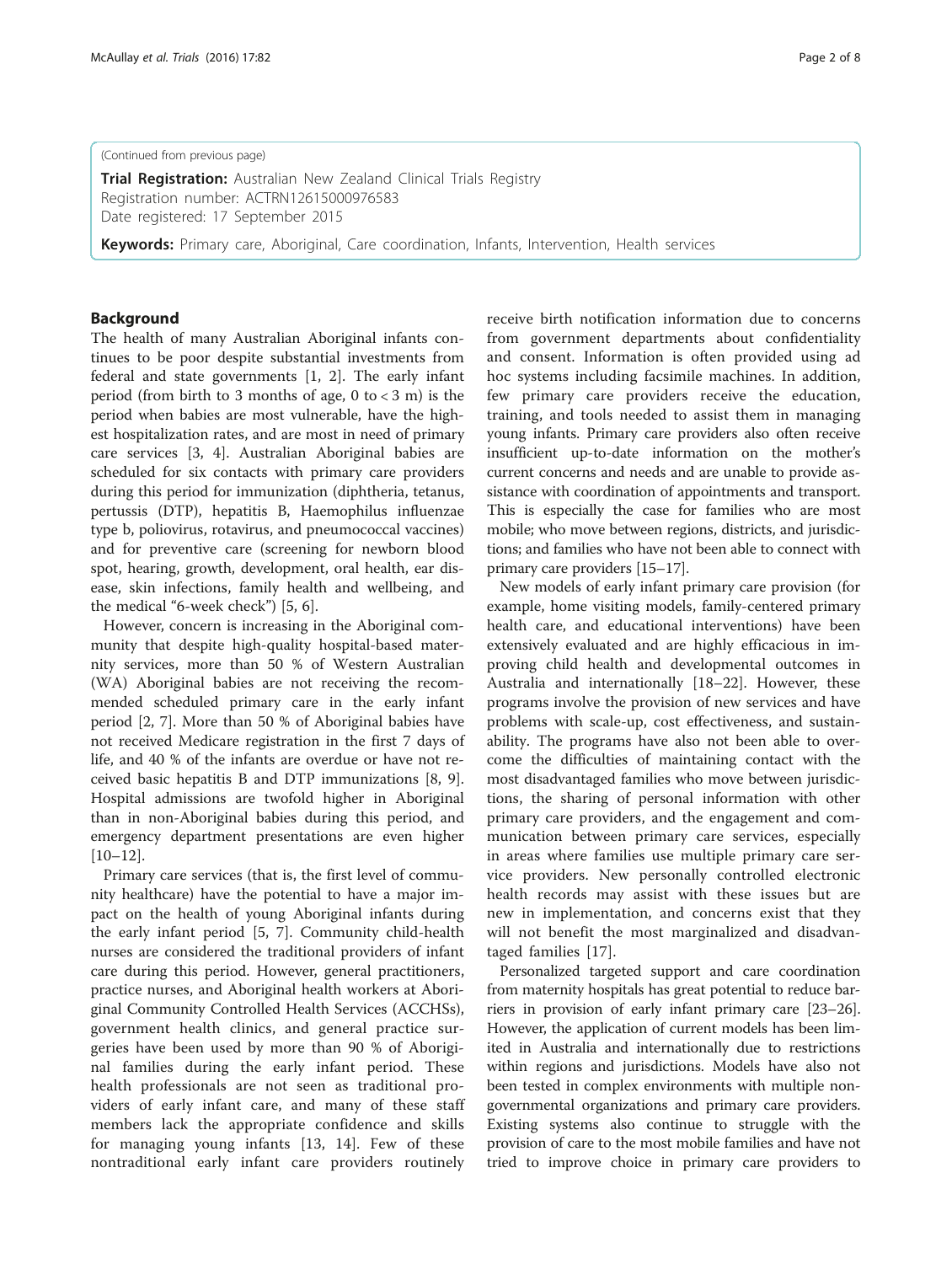<span id="page-4-0"></span>families or assess the effect on access and utilization of services and health outcomes during the early infant period [\[25, 26](#page-9-0)].

The WA Department of Health (DOH) electronic clinical management system was developed in 2005 [\[27\]](#page-9-0). In 2013, all WA hospitals began inputting birth data into this clinical management system within 48 hours of birth and data are now being provided to government health services within 48 hours of birth. However, difficulties exist in ensuring that the appropriate primary care providers receive birth notification and clinical information by the time the babies are discharged from the hospital, and no process is currently in place to ensure that choices in primary care are discussed with Aboriginal families.

We have thus developed a population-based, stepped wedge, cluster randomized trial to test the effectiveness of an enhanced model of targeted support and early infant primary care coordination to improve access to primary care and the health of Aboriginal infants under 3 months of age in WA.

The primary outcome measure is a reduced hospitalization rate in infants aged younger than 3 months. Secondary outcome measures include completion of child health screening assessments, immunization coverage, and satisfaction of the families about early infant primary care. We will also assess the cost effectiveness of the model of care.

Controlled Health Services (ACCHS), which provide health services to regional, rural, and remote communities across WA, as well as the metropolitan areas. Nearly 400 government community health clinics and more than 2,000 registered general practice clinics exist. All births are attended by a registered midwife who must complete a birth registration form within 48 hours of birth. The state has been divided into 22 distinct areas separated by geographic, tribal, and health service provider boundaries, which provide the basis for our clusters.

This study is being coordinated from the Princess Margaret Hospital for Children (PMH) in Perth.

#### Methods

#### Study setting

This trial will be conducted across all of WA, which has a population of 2.5 million people and covers a

Trial design

This will be a stepped wedge, cluster randomized controlled trial (RCT) (Fig. 1). This is one of the most



mote and very remote regions of WA [\[28\]](#page-9-0). In 2010, there were 29,160 births in non-Aboriginal and 2,013 births in Aboriginal women [[27\]](#page-9-0). Identification of Aboriginal and Torres Strait Islander ethnicity is improving in records of hospitalizations, with 96 % being correctly identified in 2011 to 2012 [\[29](#page-9-0)]. Thirty-seven birthing hospitals are located in WA: 28 public (one tertiary maternity hospital, and 27 secondary hospitals) and nine private birthing hospitals. Approximately 2,900 primary healthcare services currently exist in WA, including 20 Aboriginal Community

geographical area of 2.5 million  $km^2$  [\[28](#page-9-0)]. WA has the most remote regions in Australia, with 95 % classified as ARIA (Accessibility/Remoteness Index of Australia) level 4 (remote) and 5 (very remote). Approximately 40 % of the Indigenous WA population resides within these re-

or control groups. At the time point 0 months, the baseline evaluation will occur. At the time point 6 months, five clusters will be randomized to receive the intervention. By the time point 24 months, all clusters will be receiving the intervention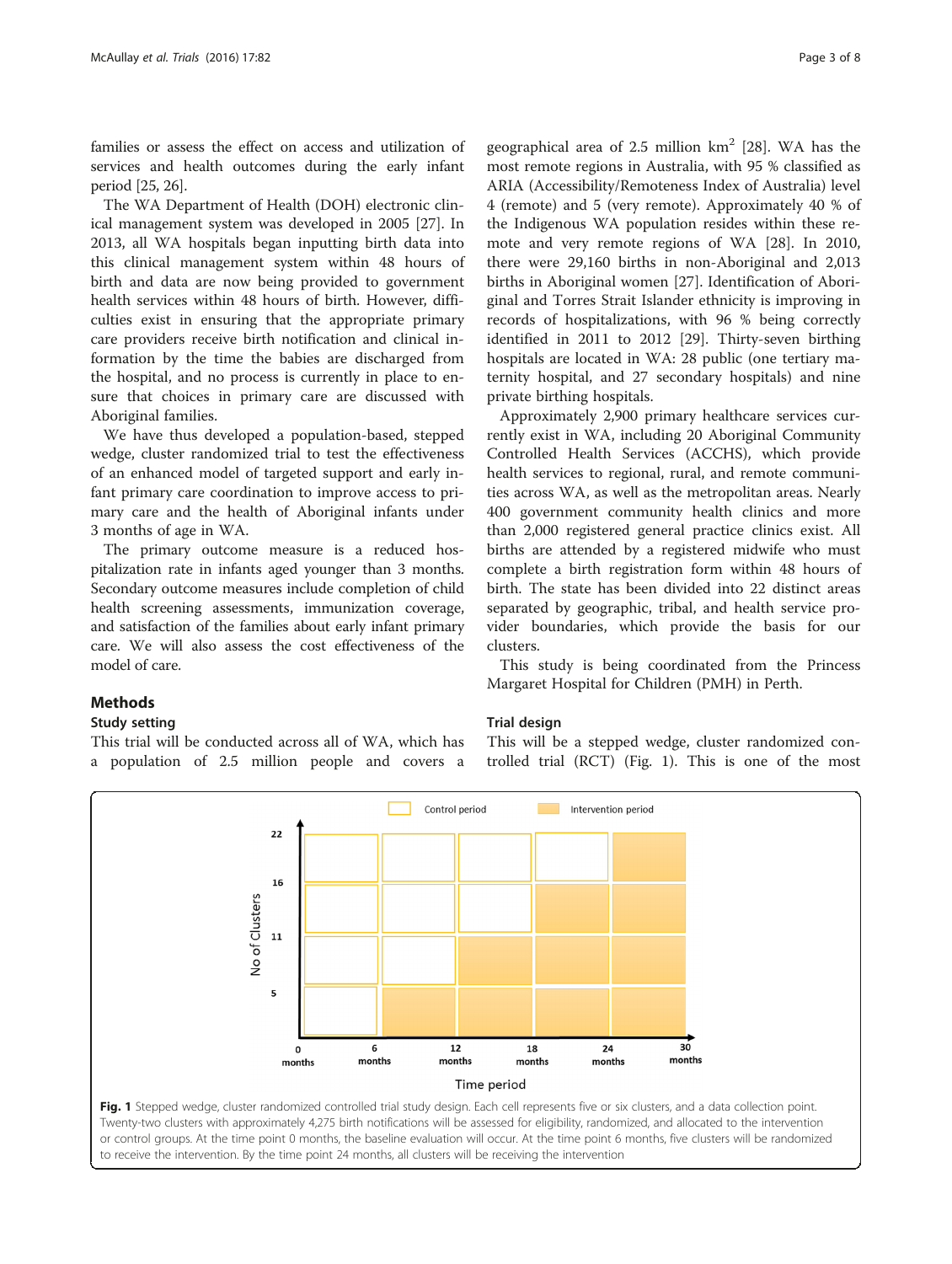appropriate study designs for evaluating health system interventions [[30](#page-9-0)]. Advantages include enhanced motivation from patients and health professional staff to participate because all clusters receive the intervention, the design is more ethical with quality improvement initiatives that are likely to involve more good than harm within the study population, and the study can reduce the required number of clusters and therefore requires less financial input [[30, 31](#page-9-0)]. The intervention effect is estimated by the between-cluster (those awaiting the intervention and those receiving the intervention) and within-cluster (before and after) comparisons. All public birthing hospitals in WA have been grouped into 22 distinct geographic clusters and will be randomized in a "stepped" (staggered) order to receive our model of targeted early infant primary care or to continue with standard care. The trial will consist of a baseline period of 6 months, followed by four steps of 6-month duration. Five or six new clusters will receive the intervention at each step, and all hospitals and primary care clinics will receive the intervention by the end of the second year of the trial. The CONSORT cluster RCT and pragmatic trial guidelines will be followed [[32](#page-9-0), [33](#page-9-0)]. The trial profile is outlined in Fig. [2.](#page-6-0) The trial has been registered in the Australian New Zealand Clinical Trials Registry (ANZCTR) (Registration number ACTRN12615000976583).

#### Inclusion and exclusion criteria

Thirty-seven birthing hospitals are located in WA; 28 public (one tertiary maternity hospital and 27 secondary hospitals) and nine private birthing hospitals. All public birthing hospitals in WA with five or more annual births of Aboriginal babies will be invited to participate in the intervention. All Aboriginal mothers who give birth to a live baby will be invited to participate in the study. Mothers will be asked for their written informed consent to be part of the study and to have evaluation data collected. We will not exclude any women who deliver a preterm baby, babies who develop complications, or any unwell babies, as these babies are most likely to benefit most from the improved skills of their primary care workers.

#### Blinding

All intervention and control clusters will be blinded to the specific process outcomes that will be evaluated. However, blinding the clusters to the intervention and to the clinical outcomes will not be possible because they will be aware of the study protocol.

#### Development of project tools

We will first develop generic guidelines, protocols, and tools for all components of the intervention: hospital consultation, families, and primary care providers. We will test and adapt all tools during a pilot phase in one pre-trial maternity hospital.

#### Randomization

A stepped wedge, cluster randomized controlled trial design was chosen in which hospitals are allocated into geographical clusters and then randomized into two groups (intervention or control) within each of the five steps (Fig. [1\)](#page-4-0). Twenty-five birthing hospitals included in the sampling frame have been grouped into 22 geographical clusters defined by postcode. As such, these clusters are the unit of randomization in this trial. The cluster randomization was completed using a random number generator in Excel. A member of the research team grouped the 25 hospitals into 22 clusters and labelled these clusters 1 to 22. A separate Excel spreadsheet was created with a column containing the numbers 1 to 22. No information about the corresponding hospitals was present in this document. The de-identified Excel file was given to our statistician, who was blinded to the corresponding cluster information. The random number generator was used to generate a number from 0 to 1 next to each number in the column containing the de-identified cluster data (numbers 1 to 22). The two columns were then sorted by the column containing the random number, from the smallest to the largest. Five steps are included in this stepped wedge design, each representing 6 months. During the first step, or the first 6 months, all clusters are controls. Allocation into the intervention or control group for the additional four steps is as described below. Using the sorted list provided by the statistician, the first five clusters were allocated to the intervention group in step 1. Once allocated to the intervention group, a cluster continues in the intervention group for the remainder of the trial. The remaining 17 clusters are allocated to the control group for step 1. For step 2, the six clusters that immediately follow the first five clusters in the list were allocated to the intervention group. In total, 11 clusters were allocated to the intervention group by step 2. The remaining 11 clusters were allocated to the control group. The next five clusters in the random number generator sorted list were allocated to the intervention in step 3. The remaining six clusters were allocated to the control group. The final six clusters were allocated to the intervention group in step 4. The intervention commencement will be staggered at 6 monthly intervals, and all clusters will receive the intervention by step 4.

#### Sample size calculation

The proposed sample size calculation is based on our primary hypothesis that the new model of care will result in a significant reduction in all-cause hospitalization in infants aged  $0$  to  $<$  3 months of age. Our pilot data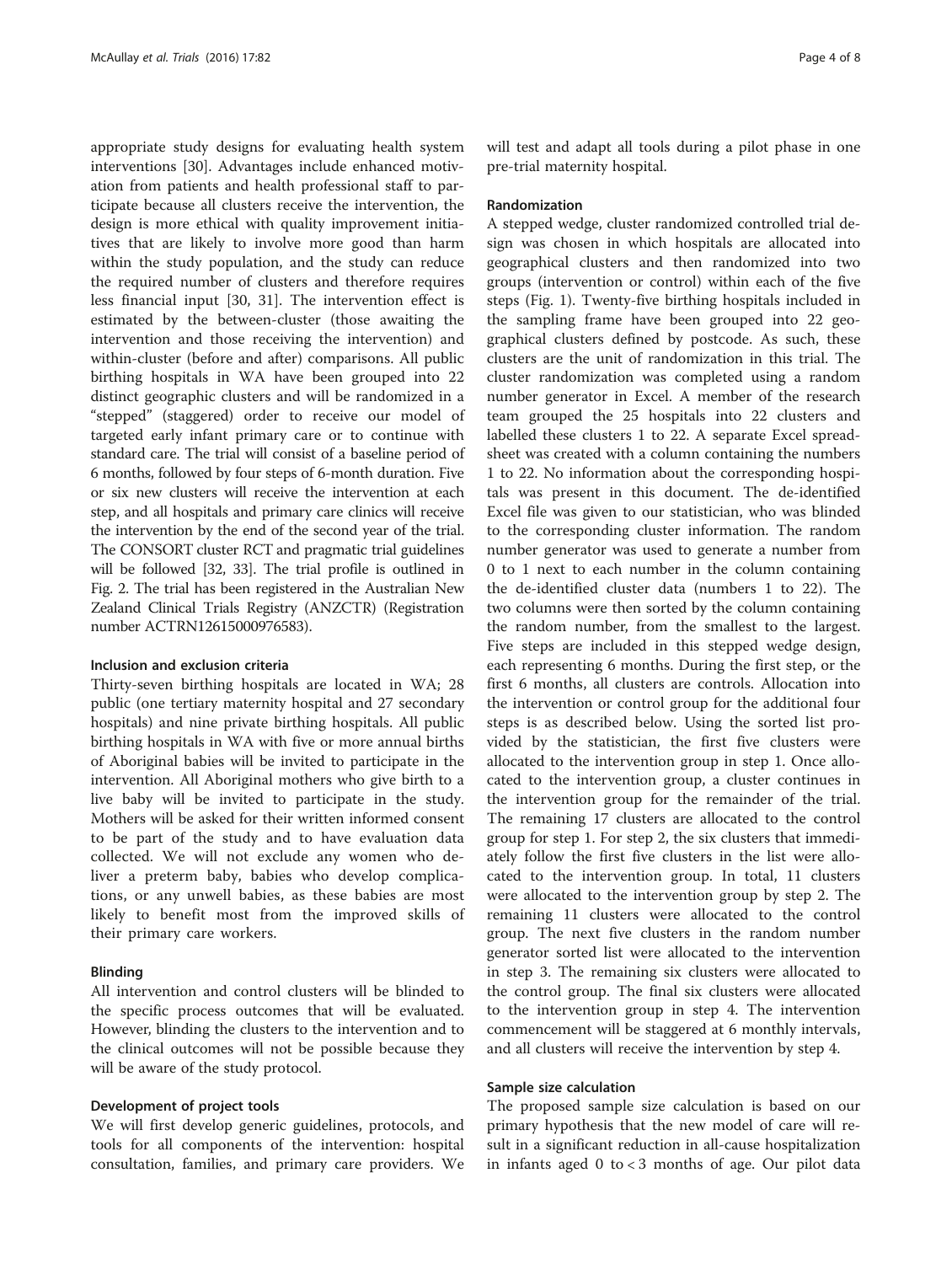<span id="page-6-0"></span>

indicate that the approximate number of Aboriginal babies delivered in the birthing hospitals included in the sampling frame is 1,900 per year. We therefore anticipate approximately 4,750 Aboriginal births during the 30-month trial period. Of these, approximately 2,375 will be born in the control setting, and 2,375 in the intervention setting. All families delivering within the hospitals implementing the intervention will have the opportunity to participate in the trial. We estimate a 20 % refusal and loss to follow-up rate within the intervention group. Thus, we anticipate approximately 1,900 Aboriginal infants born over a 30-month period will be involved in the intervention. In total, approximately 4,300 Aboriginal infants will be followed up in the trial. Twenty-five hospitals with maternity units in WA comprise 22 distinct geographical clusters, with an average of 39 anticipated births per cluster per 6-month step. The average current prevalence of any (all cause) hospitalization in infants aged 0 to < 3 months is 31 %. Early data indicate that hospitalization rates range from 15 to 50 % across the clusters. Estimation of the study power requires calculation of the design effect, which, in the context of a stepped wedge design, is the factor which must be applied to the total number of subjects required in a similarly powered individual-level parallel group design to give the number of subjects per step in a stepped wedge design. We calculated the intracluster correlation (ICC) based on previous hospitalization rates. The calculated ICC of 0.017 was used in the Woertman et al. [[28](#page-9-0)] formula to calculate the design effect with the outcome being 0.57. With 4,300 babies followed up over the 30-month period, the study will provide 80 %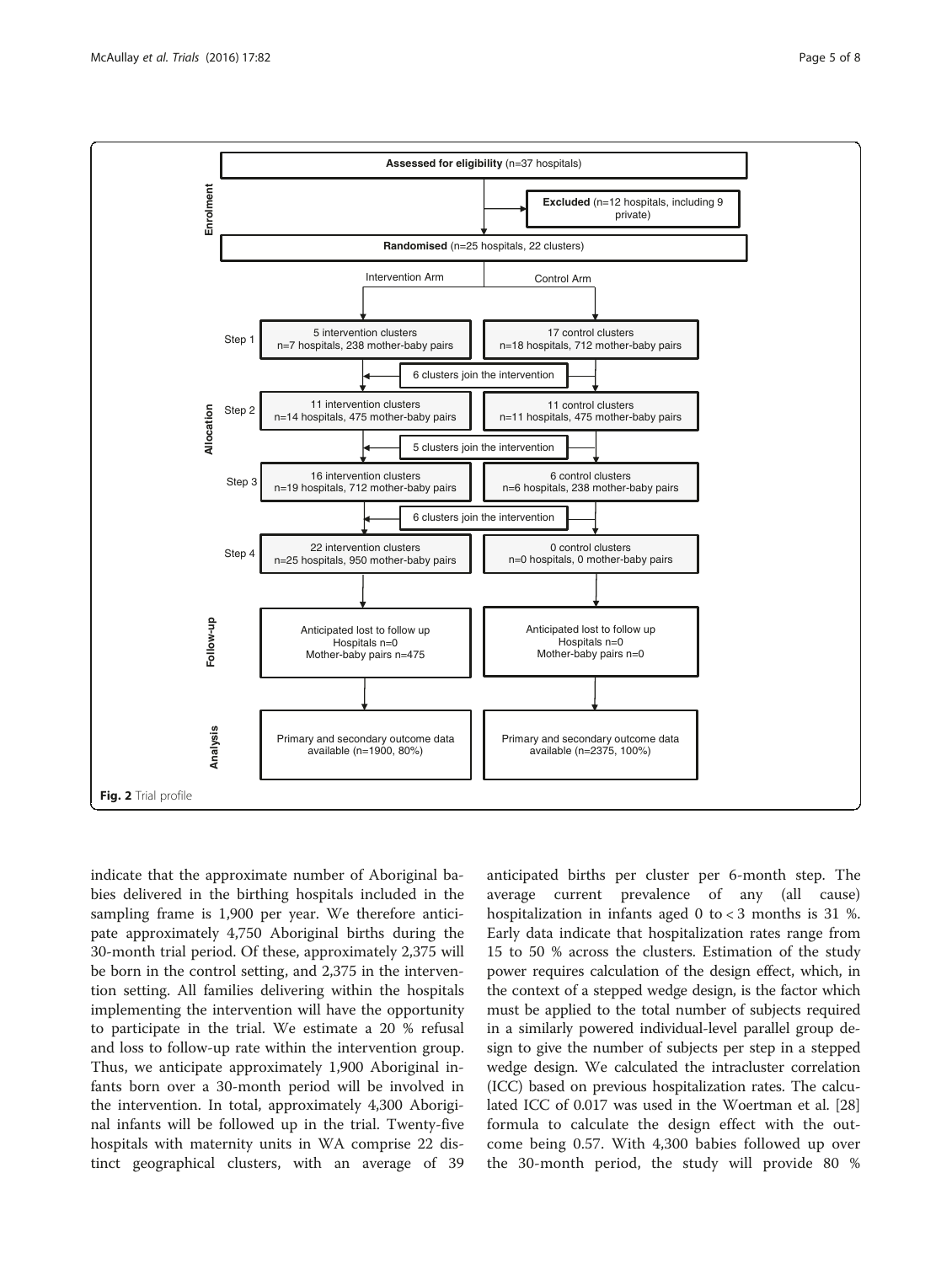power to detect, at a significance level of  $P < 0.05$ , a reduction in prevalence of any early hospitalization of 31 % to 24.5 % because of the intervention.

#### The intervention group

The targeted support and care coordination intervention is outlined in Table 1. Initially we will work with birthing hospitals to understand gaps in infant care coordination and target project tools to meet local needs. These consultations will inform the specifics of the care coordination activities, which will include the following:

- 1. Assessing the needs and goals by consulting with families about their healthcare needs, their preferred primary care provider, and assistance with Australian Government forms (Medicare and birth registration)
- 2. Facilitating transitions across settings by providing information to the families about the primary care services available for the first 3 months of the baby's life, offering to contact the chosen primary care provider on behalf of the family, offering assistance with healthcare coordination at the time of discharge; and by offering additional assistance to primary care providers and contact points with experienced community child health nurses, primary care networks, and pediatricians
- 3. Communication through interpersonal interactions with the families and primary care providers, and transferring information through direct contact

#### Table 1 Description of the intervention

The following three components of the intervention will be implemented by dedicated infant healthcare coordinators:

Hospitals - Work with birthing hospitals to understand gaps in infant care coordination and target project tools to meet local needs.

Families - Meet families as soon as acceptable to the families after birth. Use the locally targeted care coordination tools for the following:

- consult with families about their health care needs,
- provide information about primary care services available for the first 3 months of the baby's life,
- offer assistance with birth and Medicare registration forms,
- consult with families about their choice for primary care provider,
- offer to notify the chosen primary care provider about the baby's health needs, and
- offer assistance with health care coordination at the time of discharge from hospital.

Primary care providers - Work with the family's chosen primary care provider to achieve the following:

- ensure they receive birth and hospital details,
- offer tools and guidance on early infant primary care, and
- offer additional assistance and contact points with experienced community child health nurses, primary care networks and pediatricians.

between the hospital and chosen primary care provider, ensuring they receive birth and hospital details

Coordination activities will be led by dedicated infant healthcare professionals, who will meet with families as soon as acceptable after birth. Mothers will be asked for their written informed consent to be part of the study and to have evaluation data collected.

#### The control group

The control clusters will be the hospitals and clinics located in clusters that have not yet received the intervention. The control clusters will receive standard care according to regional guidelines without additional support. The control clusters will receive the same level of evaluation data collection as the intervention groups.

#### Data collection

Outcomes will measure the impact of the intervention from a systems perspective, including the quality of care, healthcare utilization and cost. Outcomes will also measure the process of the intervention from family and healthcare professional perspectives.

Information from routine data capture systems (midwives notification system, hospital morbidity database, emergency department database, Australian Immunisation Register (ACIR) database, and the Commonwealth Medical Benefits System (MBS) database) will be collected from both the control and intervention groups. These data will include the following: (i) sociodemographic data: obstetric history, age, sociodemographics, medical history, morbidities, birth weight, gestational age, Apgar score, and discharge date; (ii) hospitalization data from all WA hospitals on all-cause hospitalization and emergency department presentations; (iii) immunization data from ACIR (date of first and second doses of hepatitis B and date of first dose of DTP containing vaccine) from birth until the baby reaches 3 months of age; and (iv) Medicare data from the MBS (Date of Medicare registration and dates of child health checks (item number 715)) from birth until the baby reaches 3 months of age.

Economic evaluation will compare outcomes between the intervention and control groups. Consequences will be measured as the health gains from the child health assessments and immunizations received. Short-term health gains include reduced emergency department presentations and hospital admissions during the first 3 months of life. Long-term health gains include improved child neurodevelopment (especially speech delay, concentration, learning and educational outcomes) and reduced infectious disease (including gastroenteritis, Haemophilus influenzae type b (Hib), pneumococcal disease and pertussis).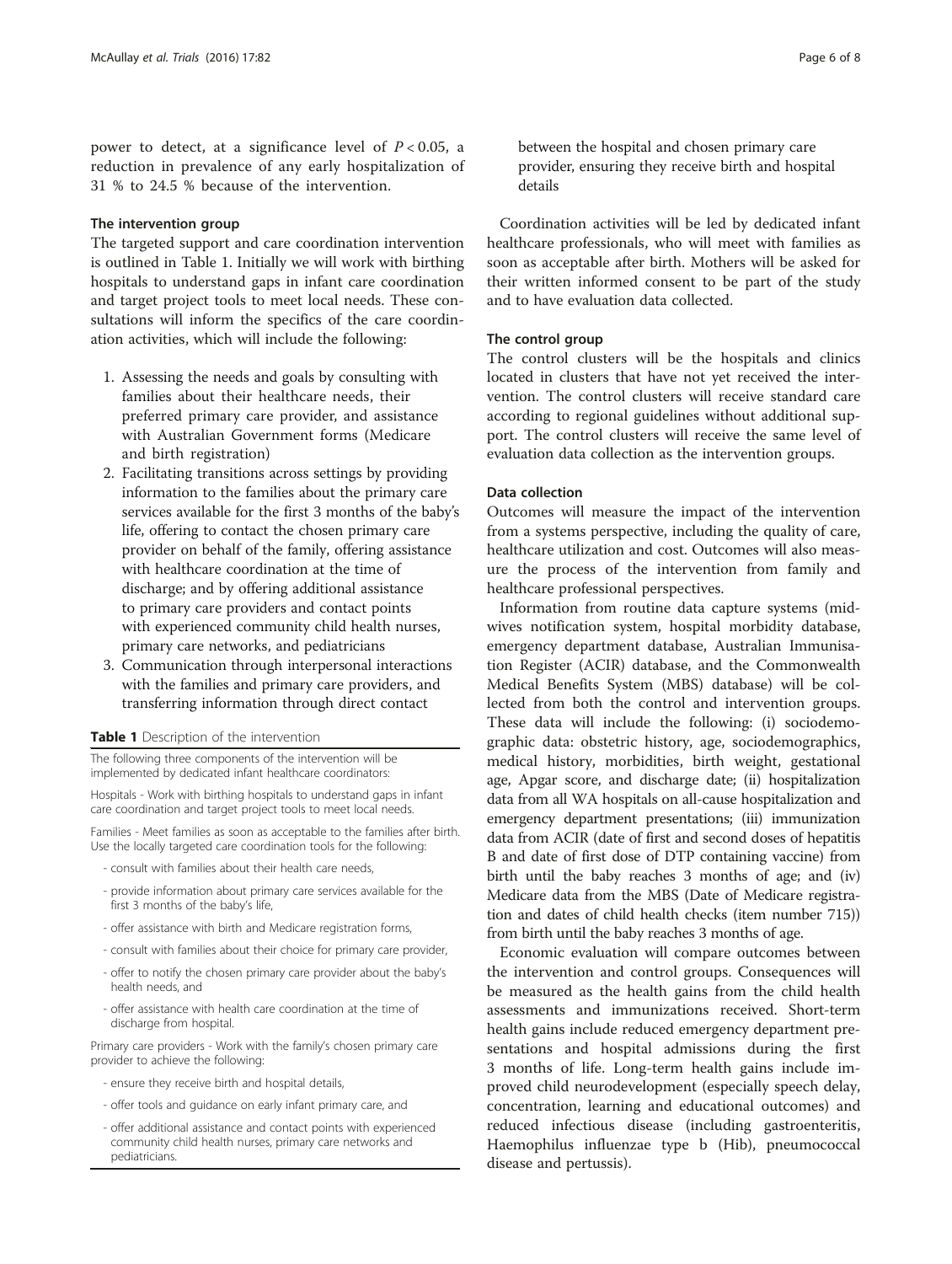Some data will be collected only in the intervention clusters. This will include questions from structured questionnaires querying the mother about her satisfaction with the healthcare she received during the antenatal and postnatal periods. Process data will also be collected on the needs and support required by the hospitals and primary care providers including IT resources, formal education sessions, guidelines and protocols distributed, and telephone calls. Economic data will include the full cost of implementing the intervention in each cluster. This will include the costs of the new intervention including all aspects of delivery, tools, training visits (including vehicle hire, petrol, accommodation, meals) telephone calls, and dedicated staff salaries.

#### Data analysis

Data analysis will be conducted on the basis of intention to treat, regardless of movement between clusters. The intervention effect will be estimated by the betweencluster (those awaiting the intervention and those receiving the intervention) and within-cluster (before and after) comparisons. An analysis of the primary outcome (any hospitalization in the first 3 months of life) will be conducted at the individual infant level and will use binary logistic regression incorporating generalized estimating equations (GEE) to account for the loss of independence due to clustering. The primary independent variable will be whether or not the baby received the intervention. This will give rise to an odds ratio for the effect of the intervention on the probability of early hospitalization. The analysis will adjust for individual covariates, for example, maternal age, which may differ between groups receiving or not receiving the intervention at a given step. Similar techniques will be used for comparison of emergency department presentations and immunization coverage.

A societal viewpoint will be taken for the economic evaluation where all costs and consequences to the mothers and the wider community will be considered. All direct (fixed and variable) costs will be considered and will include the monetary costs of the intervention and resources. Consequences will be measured as hospitalizations averted. Incremental direct costs will be calculated by comparing the costs generated by the intervention with the costs generated by the control arm of standard care. Incremental consequences will be calculated by comparing the number of hospitalizations in the intervention clinics with the number of hospitalizations in the control clinics. Incremental cost-effectiveness ratios (cost per infant hospitalization case averted) will be calculated by dividing the incremental direct costs by the incremental hospitalization cases averted. Sensitivity analysis (a method to determine the robustness of an assessment by examining the extent to which results are affected by changes in methods, values of variables or assumptions) will also be performed. Satisfaction with care will also be assessed descriptively. The process outcomes and implementation of the intervention will also be assessed descriptively.

#### Ethical issues

This research will be conducted in accordance with the NHMRC National Statement on Ethical Conduct in Human Research and Guidelines for Ethical Conduct in Aboriginal and Torres Strait Islander Health Research. The protocol for this study has been approved by the Western Australian Aboriginal Health and Ethics Committee (WAAHEC), The University of Western Australia Human Research Ethics Committee and the Western Australian Country Health Service Human Research Ethics Committee. All mothers in the intervention clusters will be asked for their written informed consent to be part of the study and to have evaluation data collected. In the control clusters, we will not have the opportunity to take individual consent from mothers. However, we will apply to the data linkage branch of WA Health for the routine data capture of system data without identification.

#### **Discussion**

Many studies have described the problems with primary care services, such as screening and immunization, for Australian Aboriginal and Torres Strait Islander children without attempting to test potential solutions. This will be the first population-based trial to investigate the use of early infant primary care coordination to improve access to primary care and infant outcomes.

Our study is both region- and population-based and is a cluster randomized controlled trial. This will limit the problems of selection bias and confounding present in other published studies. Our sample size of 4,300 births will provide sufficient power to detect clinically important effects for all primary and secondary outcomes. The potential exists for contamination from other clusters due to the migration of women. However, our clusters are geographically defined and grouped by care-seeking patterns and skin and language group. Contamination of the health service provider education and training across clusters is also possible. However, health provider training will also be kept distinct until the final health service has been recruited into the trial.

Our intervention is embedded within the health system and is likely to be both cost effective and sustainable. Our study is directed by our experienced Aboriginal chief investigators. Thus, our study will have important crosscultural relevance and impact. The results of our study will be used to develop improved primary care models and to improve health outcomes for Indigenous mothers